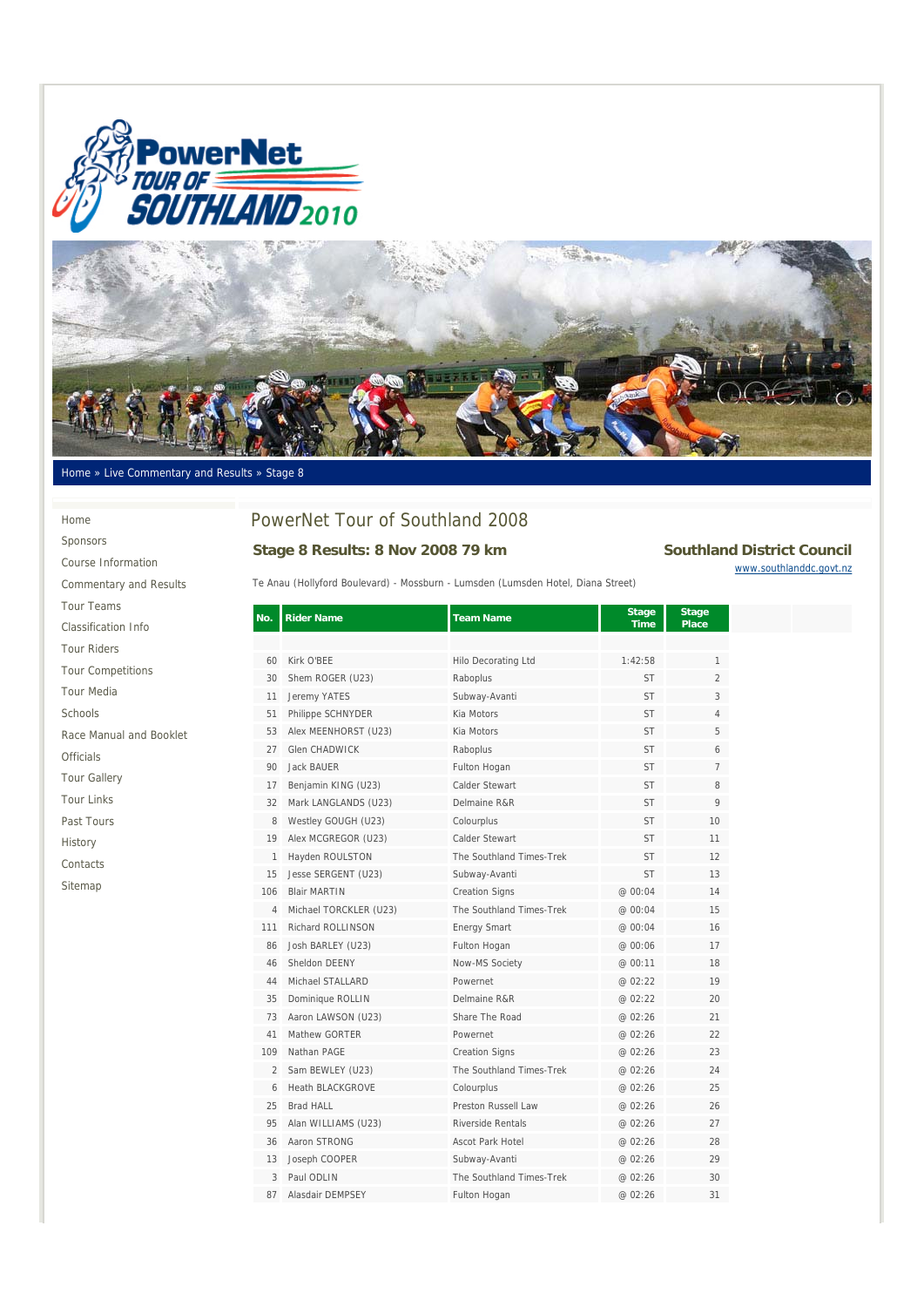| 107 | David EVANS            | <b>Creation Signs</b>        | @ 02:26 | 32 |
|-----|------------------------|------------------------------|---------|----|
| 80  | <b>Andrew EAGLES</b>   | Hudson Gavin Martin          | @ 02:26 | 33 |
| 81  | James GIBSON           | Winton's Middle Pub          | @ 02:26 | 34 |
| 34  | Sam KING-TURNER        | Delmaine R&R                 | @ 02:26 | 35 |
| 64  | Bradley ALDRICH (U23)  | Sycamore Print               | @ 02:26 | 36 |
| 14  | James WILLIAMSON (U23) | Subway-Avanti                | @ 02:26 | 37 |
| 62  | Alexander RAY (U23)    | Sycamore Print               | @ 02:26 | 38 |
| 61  | Daniel SEAGAR (U23)    | Sycamore Print               | @ 02:26 | 39 |
| 57  | Chuck COYLE            | Hilo Decorating Ltd          | @ 02:26 | 40 |
| 28  | Peter LATHAM           | Raboplus                     | @ 02:26 | 41 |
| 22  | <b>Brett TIVERS</b>    | Preston Russell Law          | @ 02:26 | 42 |
| 20  | James MCCOY (U23)      | Calder Stewart               | @ 02:26 | 43 |
| 33  | Matt SILLARS (U23)     | Delmaine R&R                 | @ 02:26 | 44 |
| 76  | Nick LOVEGROVE         | Hudson Gavin Martin          | @ 02:26 | 45 |
| 108 | Alex MALONE            | <b>Creation Signs</b>        | @ 02:26 | 46 |
| 103 | Matt DOUGLAS           | Southern Inst. Of Technology | @ 02:26 | 47 |
| 93  | Jonathon ATKINSON      | <b>Riverside Rentals</b>     | @ 02:26 | 48 |
| 66  | Gordon MCCAULEY        | Cycle Surgery                | @ 02:26 | 49 |
| 92  | Colin CORNBERG (U23)   | Riverside Rentals            | @ 02:26 | 50 |
| 78  | Jamie WHYTE            | Hudson Gavin Martin          | @ 02:26 | 51 |
| 77  | Nico DE JONG           | Hudson Gavin Martin          | @ 02:26 | 52 |
| 56  | Charles DIONNE         | Hilo Decorating Ltd          | @ 02:26 | 53 |
| 29  | Justin KERR            | Raboplus                     | @ 02:26 | 54 |
| 112 | Dennis FARRELL         | <b>Energy Smart</b>          | @ 02:26 | 55 |
| 110 | Andrew CRAWLEY         | <b>Creation Signs</b>        | @ 02:26 | 56 |
| 72  | Adam COKER (U23)       | Share The Road               | @ 02:26 | 57 |
| 21  | Stephen ELDEN          | Preston Russell Law          | @ 02:26 | 58 |
| 23  | Brock ROBERTS (U23)    | Preston Russell Law          | @ 02:26 | 59 |
| 75  | Ryan WILLS (U23)       | Share The Road               | @ 02:26 | 60 |
| 113 | Andrew PHILLIPS        | <b>Energy Smart</b>          | @ 02:26 | 61 |
| 69  | Eric DROWER            | Cycle Surgery                | @ 02:26 | 62 |
| 18  | Brad CARTER (U23)      | Calder Stewart               | @ 02:26 | 63 |
| 70  | Tom SCULLY (U23)       | Cycle Surgery                | @ 02:26 | 64 |
| 39  | Mike NORTHEY (U23)     | Ascot Park Hotel             | @ 02:26 | 65 |
| 71  | Matthew GILBERT        | Share The Road               | @ 02:26 | 66 |
| 55  | George BENNETT (U23)   | Kia Motors                   | @ 02:26 | 67 |
| 97  | <b>Travis KANE</b>     | South West Helicopters       | @ 02:26 | 68 |
| 114 | Nicholas ATKINSON      | <b>Energy Smart</b>          | @ 02:26 | 69 |
| 63  | Andy MCNAB (U23)       | Sycamore Print               | @ 02:26 | 70 |
| 84  | David AYRE (U23)       | Winton's Middle Pub          | @ 02:26 | 71 |
| 105 | <b>Tim PEARCE</b>      | Southern Inst. Of Technology | @ 02:26 | 72 |
| 83  | <b>Brett DAWBER</b>    | Winton's Middle Pub          | @ 02:26 | 73 |
| 104 | Sheldon GORTER (U23)   | Southern Inst. Of Technology | @ 02:26 | 74 |
| 38  | Elliot CROWTHER (U23)  | Ascot Park Hotel             | @ 02:43 | 75 |
| 26  | Robin REID             | Raboplus                     | @ 02:43 | 76 |
| 10  | Justin ENGLAND         | Colourplus                   | @ 02:45 | 77 |
| 47  | Peter RENNIE (U23)     | Now-MS Society               | @ 15:56 | 78 |
| 91  | Winston BRIGGS         | Riverside Rentals            | @ 18:11 | 79 |
| 79  | Jeremy MEECH           | Hudson Gavin Martin          | @ 18:11 | 80 |
| 101 | Jonty TAYLOR           | Southern Inst. Of Technology | @ 18:11 | 81 |
| 102 | Rodney WEIBERG         | Southern Inst. Of Technology | @ 18:11 | 82 |
| 94  | <b>Brian BIGGS</b>     | Riverside Rentals            | @ 18:11 | 83 |
| 5   | Shane MELROSE          | The Southland Times-Trek     | @ 18:11 | 84 |
| 68  | James FAIRWEATHER      | Cycle Surgery                | @ 18:11 | 85 |
| 12  | Hayden GODFREY         | Subway-Avanti                | @ 18:11 | 86 |
| 89  | Tim HARGRAVE           | Fulton Hogan                 | @ 18:11 | 87 |
| 40  | Bevan MASON            | Ascot Park Hotel             | @ 18:11 | 88 |
| 48  | Tyler LOCKE (U23)      | Now-MS Society               | @ 22:30 | 89 |
| 98  | Mark MATTHEWS          | South West Helicopters       | @ 22:30 | 90 |
| 49  | Cory GREENBERG (U23)   | Now-MS Society               | @ 22:32 | 91 |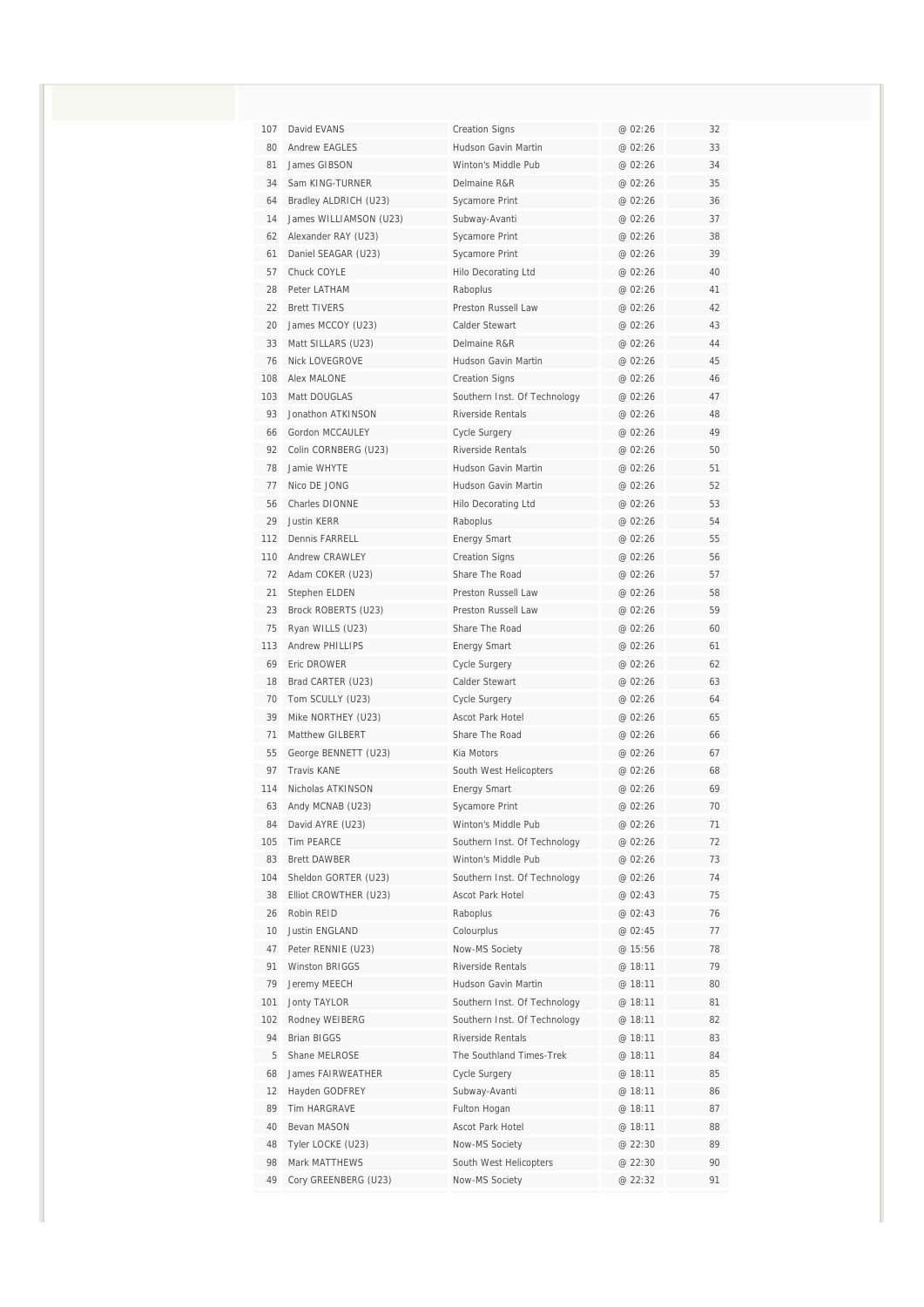| © 2008 Tour of Southland. |  |  |  |
|---------------------------|--|--|--|
|---------------------------|--|--|--|

**Southland**

**Live data provided by Gen-i** 

| Simon CROOM<br>South West Helicopters<br>@22:35<br>QQ<br><b>DNF</b><br>Joel PEARSON<br>42<br>Powernet | 82 | Leon HEXTALL (U23) | Winton's Middle Pub | @22:35 |  |
|-------------------------------------------------------------------------------------------------------|----|--------------------|---------------------|--------|--|
|                                                                                                       |    |                    |                     |        |  |
|                                                                                                       |    |                    |                     |        |  |

Live data provided by Gen-i Southland. Results data generated from SportCalc (www.sportcalc.co.nz)

### **PowerNet General Classification (After stage 8)**

| Hayden ROULSTON<br>The Southland Times-Trek<br>18:48:05<br>00:12<br>1<br>1<br>$\overline{2}$<br>Gordon MCCAULEY<br><b>Cycle Surgery</b><br>@ 02:09<br>00:21<br>66<br><b>Heath BLACKGROVE</b><br>3<br>Colourplus<br>@ 05:03<br>00:07<br>6<br>35<br>Dominique ROLLIN<br>Delmaine R&R<br>@ 05:12<br>4<br>00:08<br>5<br>Joseph COOPER<br>Subway-Avanti<br>@ 05:15<br>13<br>00:26<br>11<br>Jeremy YATES<br>Subway-Avanti<br>@ 05:30<br>6<br>27<br>Glen CHADWICK<br>Raboplus<br>@ 07:33<br>7<br>00:07<br>8<br>3<br>Paul ODLIN<br>The Southland Times-Trek<br>@ 07:49<br>00:06<br>Aaron STRONG<br>9<br>00:04<br>36<br><b>Ascot Park Hotel</b><br>@ 07:57<br>106<br><b>Blair MARTIN</b><br><b>Creation Signs</b><br>@ 09:58<br>10<br>00:04<br>James WILLIAMSON (U23)<br>14<br>Subway-Avanti<br>11<br>00:02<br>@ 10:09<br>Benjamin KING (U23)<br>17<br>Calder Stewart<br>@ 10:18<br>12<br>Michael TORCKLER (U23)<br>The Southland Times-Trek<br>13<br>00:06<br>4<br>@ 12:17<br>Ryan WILLS (U23)<br>14<br>75<br>Share The Road<br>00:01<br>@ 13:07<br>Philippe SCHNYDER<br>51<br>Kia Motors<br>@ 15:21<br>15<br>30<br>Shem ROGER (U23)<br>16<br>00:04<br>Raboplus<br>@15:50<br>George BENNETT (U23)<br>17<br>55<br>Kia Motors<br>@ 17:25<br>15<br>Jesse SERGENT (U23)<br>Subway-Avanti<br>@ 17:47<br>18<br>00:05<br>19<br>29<br><b>Justin KERR</b><br>Raboplus<br>@ 18:04<br>00:14<br>20<br>00:06<br>90<br>Jack BAUER<br>Fulton Hogan<br>@19:05<br>10<br><b>Justin ENGLAND</b><br>Colourplus<br>@ 20:08<br>21<br>22<br>28<br>Peter LATHAM<br>Raboplus<br>@ 20:28<br>00:06<br>23<br>8<br>Westley GOUGH (U23)<br>Colourplus<br>@ 21:23<br>00:02<br>60<br>Kirk O'BEE<br><b>Hilo Decorating Ltd</b><br>@ 22:55<br>24<br>00:07<br>Mike NORTHEY (U23)<br>39<br><b>Ascot Park Hotel</b><br>@ 23:27<br>25<br>Robin REID<br>00:02<br>26<br>Raboplus<br>@ 23:44<br>26<br>38<br>Elliot CROWTHER (U23)<br><b>Ascot Park Hotel</b><br>@ 23:54<br>27<br>81<br>James GIBSON<br>Winton's Middle Pub<br>@ 26:29<br>28<br>Alan WILLIAMS (U23)<br>29<br>95<br>Riverside Rentals<br>@ 26:42<br>32<br>Mark LANGLANDS (U23)<br>Delmaine R&R<br>@ 27:02<br>$30=$<br>$30=$<br>57<br>Chuck COYLE<br>Hilo Decorating Ltd<br>@ 27:02<br>David AYRE (U23)<br>84<br>Winton's Middle Pub<br>@ 27:33<br>32<br><b>Nick LOVEGROVE</b><br>Hudson Gavin Martin<br>33<br>76<br>@ 28:43<br>19<br>Alex MCGREGOR (U23)<br>Calder Stewart<br>@ 31:59<br>34<br>00:01<br>111<br><b>Richard ROLLINSON</b><br><b>Energy Smart</b><br>@ 32:15<br>35<br>53<br>Alex MEENHORST (U23)<br>36<br>00:01<br>Kia Motors<br>@ 32:36<br>Eric DROWER<br>Cycle Surgery<br>@ 33:04<br>69<br>31<br>Sheldon DEENY<br>Now-MS Society<br>46<br>@ 34:51<br>38<br>Charles DIONNE<br>Hilo Decorating Ltd<br>39<br>56<br>@ 35:25<br>109<br>Nathan PAGE<br><b>Creation Signs</b><br>@ 35:26<br>40<br>41<br>Mathew GORTER<br>Powernet<br>@ 35:39<br>41<br>107<br>David EVANS<br><b>Creation Signs</b><br>@ 35:59<br>42<br>Matt SILLARS (U23)<br>Delmaine R&R<br>@ 37:07<br>33<br>43<br>25<br>Brad HALL<br>Preston Russell Law<br>@ 38:15<br>44<br>Andy MCNAB (U23)<br>Sycamore Print<br>@ 42:10<br>63<br>45<br>Andrew EAGLES<br>Hudson Gavin Martin<br>80<br>@ 42:40<br>46<br>Alexander RAY (U23)<br>62<br>Sycamore Print<br>@ 43:43<br>47<br>Brock ROBERTS (U23)<br>23<br>Preston Russell Law<br>@ 48:15<br>48<br>70<br>Tom SCULLY (U23)<br>Cycle Surgery<br>@ 48:30<br>49<br>Stephen ELDEN<br>Preston Russell Law<br>@ 49:23<br>21<br>50 | No. | <b>Rider Name</b> | <b>Team Name</b> | G C<br><b>Time</b> | G C<br><b>Place</b> | <b>Bonus</b> | <b>Penalty</b> |
|-------------------------------------------------------------------------------------------------------------------------------------------------------------------------------------------------------------------------------------------------------------------------------------------------------------------------------------------------------------------------------------------------------------------------------------------------------------------------------------------------------------------------------------------------------------------------------------------------------------------------------------------------------------------------------------------------------------------------------------------------------------------------------------------------------------------------------------------------------------------------------------------------------------------------------------------------------------------------------------------------------------------------------------------------------------------------------------------------------------------------------------------------------------------------------------------------------------------------------------------------------------------------------------------------------------------------------------------------------------------------------------------------------------------------------------------------------------------------------------------------------------------------------------------------------------------------------------------------------------------------------------------------------------------------------------------------------------------------------------------------------------------------------------------------------------------------------------------------------------------------------------------------------------------------------------------------------------------------------------------------------------------------------------------------------------------------------------------------------------------------------------------------------------------------------------------------------------------------------------------------------------------------------------------------------------------------------------------------------------------------------------------------------------------------------------------------------------------------------------------------------------------------------------------------------------------------------------------------------------------------------------------------------------------------------------------------------------------------------------------------------------------------------------------------------------------------------------------------------------------------------------------------------------------------------------------------------------------------------------------------------------------------------------------------------------------------------------------------------------------------------------------------------------------------------------------------------------------------------------------------------------------------------------------------------------------------------------------------------------------------------------------------------------------------------------------------------------|-----|-------------------|------------------|--------------------|---------------------|--------------|----------------|
|                                                                                                                                                                                                                                                                                                                                                                                                                                                                                                                                                                                                                                                                                                                                                                                                                                                                                                                                                                                                                                                                                                                                                                                                                                                                                                                                                                                                                                                                                                                                                                                                                                                                                                                                                                                                                                                                                                                                                                                                                                                                                                                                                                                                                                                                                                                                                                                                                                                                                                                                                                                                                                                                                                                                                                                                                                                                                                                                                                                                                                                                                                                                                                                                                                                                                                                                                                                                                                                             |     |                   |                  |                    |                     |              |                |
|                                                                                                                                                                                                                                                                                                                                                                                                                                                                                                                                                                                                                                                                                                                                                                                                                                                                                                                                                                                                                                                                                                                                                                                                                                                                                                                                                                                                                                                                                                                                                                                                                                                                                                                                                                                                                                                                                                                                                                                                                                                                                                                                                                                                                                                                                                                                                                                                                                                                                                                                                                                                                                                                                                                                                                                                                                                                                                                                                                                                                                                                                                                                                                                                                                                                                                                                                                                                                                                             |     |                   |                  |                    |                     |              |                |
|                                                                                                                                                                                                                                                                                                                                                                                                                                                                                                                                                                                                                                                                                                                                                                                                                                                                                                                                                                                                                                                                                                                                                                                                                                                                                                                                                                                                                                                                                                                                                                                                                                                                                                                                                                                                                                                                                                                                                                                                                                                                                                                                                                                                                                                                                                                                                                                                                                                                                                                                                                                                                                                                                                                                                                                                                                                                                                                                                                                                                                                                                                                                                                                                                                                                                                                                                                                                                                                             |     |                   |                  |                    |                     |              |                |
|                                                                                                                                                                                                                                                                                                                                                                                                                                                                                                                                                                                                                                                                                                                                                                                                                                                                                                                                                                                                                                                                                                                                                                                                                                                                                                                                                                                                                                                                                                                                                                                                                                                                                                                                                                                                                                                                                                                                                                                                                                                                                                                                                                                                                                                                                                                                                                                                                                                                                                                                                                                                                                                                                                                                                                                                                                                                                                                                                                                                                                                                                                                                                                                                                                                                                                                                                                                                                                                             |     |                   |                  |                    |                     |              |                |
|                                                                                                                                                                                                                                                                                                                                                                                                                                                                                                                                                                                                                                                                                                                                                                                                                                                                                                                                                                                                                                                                                                                                                                                                                                                                                                                                                                                                                                                                                                                                                                                                                                                                                                                                                                                                                                                                                                                                                                                                                                                                                                                                                                                                                                                                                                                                                                                                                                                                                                                                                                                                                                                                                                                                                                                                                                                                                                                                                                                                                                                                                                                                                                                                                                                                                                                                                                                                                                                             |     |                   |                  |                    |                     |              |                |
|                                                                                                                                                                                                                                                                                                                                                                                                                                                                                                                                                                                                                                                                                                                                                                                                                                                                                                                                                                                                                                                                                                                                                                                                                                                                                                                                                                                                                                                                                                                                                                                                                                                                                                                                                                                                                                                                                                                                                                                                                                                                                                                                                                                                                                                                                                                                                                                                                                                                                                                                                                                                                                                                                                                                                                                                                                                                                                                                                                                                                                                                                                                                                                                                                                                                                                                                                                                                                                                             |     |                   |                  |                    |                     |              |                |
|                                                                                                                                                                                                                                                                                                                                                                                                                                                                                                                                                                                                                                                                                                                                                                                                                                                                                                                                                                                                                                                                                                                                                                                                                                                                                                                                                                                                                                                                                                                                                                                                                                                                                                                                                                                                                                                                                                                                                                                                                                                                                                                                                                                                                                                                                                                                                                                                                                                                                                                                                                                                                                                                                                                                                                                                                                                                                                                                                                                                                                                                                                                                                                                                                                                                                                                                                                                                                                                             |     |                   |                  |                    |                     |              |                |
|                                                                                                                                                                                                                                                                                                                                                                                                                                                                                                                                                                                                                                                                                                                                                                                                                                                                                                                                                                                                                                                                                                                                                                                                                                                                                                                                                                                                                                                                                                                                                                                                                                                                                                                                                                                                                                                                                                                                                                                                                                                                                                                                                                                                                                                                                                                                                                                                                                                                                                                                                                                                                                                                                                                                                                                                                                                                                                                                                                                                                                                                                                                                                                                                                                                                                                                                                                                                                                                             |     |                   |                  |                    |                     |              |                |
|                                                                                                                                                                                                                                                                                                                                                                                                                                                                                                                                                                                                                                                                                                                                                                                                                                                                                                                                                                                                                                                                                                                                                                                                                                                                                                                                                                                                                                                                                                                                                                                                                                                                                                                                                                                                                                                                                                                                                                                                                                                                                                                                                                                                                                                                                                                                                                                                                                                                                                                                                                                                                                                                                                                                                                                                                                                                                                                                                                                                                                                                                                                                                                                                                                                                                                                                                                                                                                                             |     |                   |                  |                    |                     |              |                |
|                                                                                                                                                                                                                                                                                                                                                                                                                                                                                                                                                                                                                                                                                                                                                                                                                                                                                                                                                                                                                                                                                                                                                                                                                                                                                                                                                                                                                                                                                                                                                                                                                                                                                                                                                                                                                                                                                                                                                                                                                                                                                                                                                                                                                                                                                                                                                                                                                                                                                                                                                                                                                                                                                                                                                                                                                                                                                                                                                                                                                                                                                                                                                                                                                                                                                                                                                                                                                                                             |     |                   |                  |                    |                     |              |                |
|                                                                                                                                                                                                                                                                                                                                                                                                                                                                                                                                                                                                                                                                                                                                                                                                                                                                                                                                                                                                                                                                                                                                                                                                                                                                                                                                                                                                                                                                                                                                                                                                                                                                                                                                                                                                                                                                                                                                                                                                                                                                                                                                                                                                                                                                                                                                                                                                                                                                                                                                                                                                                                                                                                                                                                                                                                                                                                                                                                                                                                                                                                                                                                                                                                                                                                                                                                                                                                                             |     |                   |                  |                    |                     |              |                |
|                                                                                                                                                                                                                                                                                                                                                                                                                                                                                                                                                                                                                                                                                                                                                                                                                                                                                                                                                                                                                                                                                                                                                                                                                                                                                                                                                                                                                                                                                                                                                                                                                                                                                                                                                                                                                                                                                                                                                                                                                                                                                                                                                                                                                                                                                                                                                                                                                                                                                                                                                                                                                                                                                                                                                                                                                                                                                                                                                                                                                                                                                                                                                                                                                                                                                                                                                                                                                                                             |     |                   |                  |                    |                     |              |                |
|                                                                                                                                                                                                                                                                                                                                                                                                                                                                                                                                                                                                                                                                                                                                                                                                                                                                                                                                                                                                                                                                                                                                                                                                                                                                                                                                                                                                                                                                                                                                                                                                                                                                                                                                                                                                                                                                                                                                                                                                                                                                                                                                                                                                                                                                                                                                                                                                                                                                                                                                                                                                                                                                                                                                                                                                                                                                                                                                                                                                                                                                                                                                                                                                                                                                                                                                                                                                                                                             |     |                   |                  |                    |                     |              |                |
|                                                                                                                                                                                                                                                                                                                                                                                                                                                                                                                                                                                                                                                                                                                                                                                                                                                                                                                                                                                                                                                                                                                                                                                                                                                                                                                                                                                                                                                                                                                                                                                                                                                                                                                                                                                                                                                                                                                                                                                                                                                                                                                                                                                                                                                                                                                                                                                                                                                                                                                                                                                                                                                                                                                                                                                                                                                                                                                                                                                                                                                                                                                                                                                                                                                                                                                                                                                                                                                             |     |                   |                  |                    |                     |              |                |
|                                                                                                                                                                                                                                                                                                                                                                                                                                                                                                                                                                                                                                                                                                                                                                                                                                                                                                                                                                                                                                                                                                                                                                                                                                                                                                                                                                                                                                                                                                                                                                                                                                                                                                                                                                                                                                                                                                                                                                                                                                                                                                                                                                                                                                                                                                                                                                                                                                                                                                                                                                                                                                                                                                                                                                                                                                                                                                                                                                                                                                                                                                                                                                                                                                                                                                                                                                                                                                                             |     |                   |                  |                    |                     |              |                |
|                                                                                                                                                                                                                                                                                                                                                                                                                                                                                                                                                                                                                                                                                                                                                                                                                                                                                                                                                                                                                                                                                                                                                                                                                                                                                                                                                                                                                                                                                                                                                                                                                                                                                                                                                                                                                                                                                                                                                                                                                                                                                                                                                                                                                                                                                                                                                                                                                                                                                                                                                                                                                                                                                                                                                                                                                                                                                                                                                                                                                                                                                                                                                                                                                                                                                                                                                                                                                                                             |     |                   |                  |                    |                     |              |                |
|                                                                                                                                                                                                                                                                                                                                                                                                                                                                                                                                                                                                                                                                                                                                                                                                                                                                                                                                                                                                                                                                                                                                                                                                                                                                                                                                                                                                                                                                                                                                                                                                                                                                                                                                                                                                                                                                                                                                                                                                                                                                                                                                                                                                                                                                                                                                                                                                                                                                                                                                                                                                                                                                                                                                                                                                                                                                                                                                                                                                                                                                                                                                                                                                                                                                                                                                                                                                                                                             |     |                   |                  |                    |                     |              |                |
|                                                                                                                                                                                                                                                                                                                                                                                                                                                                                                                                                                                                                                                                                                                                                                                                                                                                                                                                                                                                                                                                                                                                                                                                                                                                                                                                                                                                                                                                                                                                                                                                                                                                                                                                                                                                                                                                                                                                                                                                                                                                                                                                                                                                                                                                                                                                                                                                                                                                                                                                                                                                                                                                                                                                                                                                                                                                                                                                                                                                                                                                                                                                                                                                                                                                                                                                                                                                                                                             |     |                   |                  |                    |                     |              |                |
|                                                                                                                                                                                                                                                                                                                                                                                                                                                                                                                                                                                                                                                                                                                                                                                                                                                                                                                                                                                                                                                                                                                                                                                                                                                                                                                                                                                                                                                                                                                                                                                                                                                                                                                                                                                                                                                                                                                                                                                                                                                                                                                                                                                                                                                                                                                                                                                                                                                                                                                                                                                                                                                                                                                                                                                                                                                                                                                                                                                                                                                                                                                                                                                                                                                                                                                                                                                                                                                             |     |                   |                  |                    |                     |              |                |
|                                                                                                                                                                                                                                                                                                                                                                                                                                                                                                                                                                                                                                                                                                                                                                                                                                                                                                                                                                                                                                                                                                                                                                                                                                                                                                                                                                                                                                                                                                                                                                                                                                                                                                                                                                                                                                                                                                                                                                                                                                                                                                                                                                                                                                                                                                                                                                                                                                                                                                                                                                                                                                                                                                                                                                                                                                                                                                                                                                                                                                                                                                                                                                                                                                                                                                                                                                                                                                                             |     |                   |                  |                    |                     |              |                |
|                                                                                                                                                                                                                                                                                                                                                                                                                                                                                                                                                                                                                                                                                                                                                                                                                                                                                                                                                                                                                                                                                                                                                                                                                                                                                                                                                                                                                                                                                                                                                                                                                                                                                                                                                                                                                                                                                                                                                                                                                                                                                                                                                                                                                                                                                                                                                                                                                                                                                                                                                                                                                                                                                                                                                                                                                                                                                                                                                                                                                                                                                                                                                                                                                                                                                                                                                                                                                                                             |     |                   |                  |                    |                     |              |                |
|                                                                                                                                                                                                                                                                                                                                                                                                                                                                                                                                                                                                                                                                                                                                                                                                                                                                                                                                                                                                                                                                                                                                                                                                                                                                                                                                                                                                                                                                                                                                                                                                                                                                                                                                                                                                                                                                                                                                                                                                                                                                                                                                                                                                                                                                                                                                                                                                                                                                                                                                                                                                                                                                                                                                                                                                                                                                                                                                                                                                                                                                                                                                                                                                                                                                                                                                                                                                                                                             |     |                   |                  |                    |                     |              |                |
|                                                                                                                                                                                                                                                                                                                                                                                                                                                                                                                                                                                                                                                                                                                                                                                                                                                                                                                                                                                                                                                                                                                                                                                                                                                                                                                                                                                                                                                                                                                                                                                                                                                                                                                                                                                                                                                                                                                                                                                                                                                                                                                                                                                                                                                                                                                                                                                                                                                                                                                                                                                                                                                                                                                                                                                                                                                                                                                                                                                                                                                                                                                                                                                                                                                                                                                                                                                                                                                             |     |                   |                  |                    |                     |              |                |
|                                                                                                                                                                                                                                                                                                                                                                                                                                                                                                                                                                                                                                                                                                                                                                                                                                                                                                                                                                                                                                                                                                                                                                                                                                                                                                                                                                                                                                                                                                                                                                                                                                                                                                                                                                                                                                                                                                                                                                                                                                                                                                                                                                                                                                                                                                                                                                                                                                                                                                                                                                                                                                                                                                                                                                                                                                                                                                                                                                                                                                                                                                                                                                                                                                                                                                                                                                                                                                                             |     |                   |                  |                    |                     |              |                |
|                                                                                                                                                                                                                                                                                                                                                                                                                                                                                                                                                                                                                                                                                                                                                                                                                                                                                                                                                                                                                                                                                                                                                                                                                                                                                                                                                                                                                                                                                                                                                                                                                                                                                                                                                                                                                                                                                                                                                                                                                                                                                                                                                                                                                                                                                                                                                                                                                                                                                                                                                                                                                                                                                                                                                                                                                                                                                                                                                                                                                                                                                                                                                                                                                                                                                                                                                                                                                                                             |     |                   |                  |                    |                     |              |                |
|                                                                                                                                                                                                                                                                                                                                                                                                                                                                                                                                                                                                                                                                                                                                                                                                                                                                                                                                                                                                                                                                                                                                                                                                                                                                                                                                                                                                                                                                                                                                                                                                                                                                                                                                                                                                                                                                                                                                                                                                                                                                                                                                                                                                                                                                                                                                                                                                                                                                                                                                                                                                                                                                                                                                                                                                                                                                                                                                                                                                                                                                                                                                                                                                                                                                                                                                                                                                                                                             |     |                   |                  |                    |                     |              |                |
|                                                                                                                                                                                                                                                                                                                                                                                                                                                                                                                                                                                                                                                                                                                                                                                                                                                                                                                                                                                                                                                                                                                                                                                                                                                                                                                                                                                                                                                                                                                                                                                                                                                                                                                                                                                                                                                                                                                                                                                                                                                                                                                                                                                                                                                                                                                                                                                                                                                                                                                                                                                                                                                                                                                                                                                                                                                                                                                                                                                                                                                                                                                                                                                                                                                                                                                                                                                                                                                             |     |                   |                  |                    |                     |              |                |
|                                                                                                                                                                                                                                                                                                                                                                                                                                                                                                                                                                                                                                                                                                                                                                                                                                                                                                                                                                                                                                                                                                                                                                                                                                                                                                                                                                                                                                                                                                                                                                                                                                                                                                                                                                                                                                                                                                                                                                                                                                                                                                                                                                                                                                                                                                                                                                                                                                                                                                                                                                                                                                                                                                                                                                                                                                                                                                                                                                                                                                                                                                                                                                                                                                                                                                                                                                                                                                                             |     |                   |                  |                    |                     |              |                |
|                                                                                                                                                                                                                                                                                                                                                                                                                                                                                                                                                                                                                                                                                                                                                                                                                                                                                                                                                                                                                                                                                                                                                                                                                                                                                                                                                                                                                                                                                                                                                                                                                                                                                                                                                                                                                                                                                                                                                                                                                                                                                                                                                                                                                                                                                                                                                                                                                                                                                                                                                                                                                                                                                                                                                                                                                                                                                                                                                                                                                                                                                                                                                                                                                                                                                                                                                                                                                                                             |     |                   |                  |                    |                     |              |                |
|                                                                                                                                                                                                                                                                                                                                                                                                                                                                                                                                                                                                                                                                                                                                                                                                                                                                                                                                                                                                                                                                                                                                                                                                                                                                                                                                                                                                                                                                                                                                                                                                                                                                                                                                                                                                                                                                                                                                                                                                                                                                                                                                                                                                                                                                                                                                                                                                                                                                                                                                                                                                                                                                                                                                                                                                                                                                                                                                                                                                                                                                                                                                                                                                                                                                                                                                                                                                                                                             |     |                   |                  |                    |                     |              |                |
|                                                                                                                                                                                                                                                                                                                                                                                                                                                                                                                                                                                                                                                                                                                                                                                                                                                                                                                                                                                                                                                                                                                                                                                                                                                                                                                                                                                                                                                                                                                                                                                                                                                                                                                                                                                                                                                                                                                                                                                                                                                                                                                                                                                                                                                                                                                                                                                                                                                                                                                                                                                                                                                                                                                                                                                                                                                                                                                                                                                                                                                                                                                                                                                                                                                                                                                                                                                                                                                             |     |                   |                  |                    |                     |              |                |
|                                                                                                                                                                                                                                                                                                                                                                                                                                                                                                                                                                                                                                                                                                                                                                                                                                                                                                                                                                                                                                                                                                                                                                                                                                                                                                                                                                                                                                                                                                                                                                                                                                                                                                                                                                                                                                                                                                                                                                                                                                                                                                                                                                                                                                                                                                                                                                                                                                                                                                                                                                                                                                                                                                                                                                                                                                                                                                                                                                                                                                                                                                                                                                                                                                                                                                                                                                                                                                                             |     |                   |                  |                    |                     |              |                |
|                                                                                                                                                                                                                                                                                                                                                                                                                                                                                                                                                                                                                                                                                                                                                                                                                                                                                                                                                                                                                                                                                                                                                                                                                                                                                                                                                                                                                                                                                                                                                                                                                                                                                                                                                                                                                                                                                                                                                                                                                                                                                                                                                                                                                                                                                                                                                                                                                                                                                                                                                                                                                                                                                                                                                                                                                                                                                                                                                                                                                                                                                                                                                                                                                                                                                                                                                                                                                                                             |     |                   |                  |                    |                     |              |                |
|                                                                                                                                                                                                                                                                                                                                                                                                                                                                                                                                                                                                                                                                                                                                                                                                                                                                                                                                                                                                                                                                                                                                                                                                                                                                                                                                                                                                                                                                                                                                                                                                                                                                                                                                                                                                                                                                                                                                                                                                                                                                                                                                                                                                                                                                                                                                                                                                                                                                                                                                                                                                                                                                                                                                                                                                                                                                                                                                                                                                                                                                                                                                                                                                                                                                                                                                                                                                                                                             |     |                   |                  |                    |                     |              |                |
|                                                                                                                                                                                                                                                                                                                                                                                                                                                                                                                                                                                                                                                                                                                                                                                                                                                                                                                                                                                                                                                                                                                                                                                                                                                                                                                                                                                                                                                                                                                                                                                                                                                                                                                                                                                                                                                                                                                                                                                                                                                                                                                                                                                                                                                                                                                                                                                                                                                                                                                                                                                                                                                                                                                                                                                                                                                                                                                                                                                                                                                                                                                                                                                                                                                                                                                                                                                                                                                             |     |                   |                  |                    |                     |              |                |
|                                                                                                                                                                                                                                                                                                                                                                                                                                                                                                                                                                                                                                                                                                                                                                                                                                                                                                                                                                                                                                                                                                                                                                                                                                                                                                                                                                                                                                                                                                                                                                                                                                                                                                                                                                                                                                                                                                                                                                                                                                                                                                                                                                                                                                                                                                                                                                                                                                                                                                                                                                                                                                                                                                                                                                                                                                                                                                                                                                                                                                                                                                                                                                                                                                                                                                                                                                                                                                                             |     |                   |                  |                    |                     |              |                |
|                                                                                                                                                                                                                                                                                                                                                                                                                                                                                                                                                                                                                                                                                                                                                                                                                                                                                                                                                                                                                                                                                                                                                                                                                                                                                                                                                                                                                                                                                                                                                                                                                                                                                                                                                                                                                                                                                                                                                                                                                                                                                                                                                                                                                                                                                                                                                                                                                                                                                                                                                                                                                                                                                                                                                                                                                                                                                                                                                                                                                                                                                                                                                                                                                                                                                                                                                                                                                                                             |     |                   |                  |                    |                     |              |                |
|                                                                                                                                                                                                                                                                                                                                                                                                                                                                                                                                                                                                                                                                                                                                                                                                                                                                                                                                                                                                                                                                                                                                                                                                                                                                                                                                                                                                                                                                                                                                                                                                                                                                                                                                                                                                                                                                                                                                                                                                                                                                                                                                                                                                                                                                                                                                                                                                                                                                                                                                                                                                                                                                                                                                                                                                                                                                                                                                                                                                                                                                                                                                                                                                                                                                                                                                                                                                                                                             |     |                   |                  |                    |                     |              |                |
|                                                                                                                                                                                                                                                                                                                                                                                                                                                                                                                                                                                                                                                                                                                                                                                                                                                                                                                                                                                                                                                                                                                                                                                                                                                                                                                                                                                                                                                                                                                                                                                                                                                                                                                                                                                                                                                                                                                                                                                                                                                                                                                                                                                                                                                                                                                                                                                                                                                                                                                                                                                                                                                                                                                                                                                                                                                                                                                                                                                                                                                                                                                                                                                                                                                                                                                                                                                                                                                             |     |                   |                  |                    |                     |              |                |
|                                                                                                                                                                                                                                                                                                                                                                                                                                                                                                                                                                                                                                                                                                                                                                                                                                                                                                                                                                                                                                                                                                                                                                                                                                                                                                                                                                                                                                                                                                                                                                                                                                                                                                                                                                                                                                                                                                                                                                                                                                                                                                                                                                                                                                                                                                                                                                                                                                                                                                                                                                                                                                                                                                                                                                                                                                                                                                                                                                                                                                                                                                                                                                                                                                                                                                                                                                                                                                                             |     |                   |                  |                    |                     |              |                |
|                                                                                                                                                                                                                                                                                                                                                                                                                                                                                                                                                                                                                                                                                                                                                                                                                                                                                                                                                                                                                                                                                                                                                                                                                                                                                                                                                                                                                                                                                                                                                                                                                                                                                                                                                                                                                                                                                                                                                                                                                                                                                                                                                                                                                                                                                                                                                                                                                                                                                                                                                                                                                                                                                                                                                                                                                                                                                                                                                                                                                                                                                                                                                                                                                                                                                                                                                                                                                                                             |     |                   |                  |                    |                     |              |                |
|                                                                                                                                                                                                                                                                                                                                                                                                                                                                                                                                                                                                                                                                                                                                                                                                                                                                                                                                                                                                                                                                                                                                                                                                                                                                                                                                                                                                                                                                                                                                                                                                                                                                                                                                                                                                                                                                                                                                                                                                                                                                                                                                                                                                                                                                                                                                                                                                                                                                                                                                                                                                                                                                                                                                                                                                                                                                                                                                                                                                                                                                                                                                                                                                                                                                                                                                                                                                                                                             |     |                   |                  |                    |                     |              |                |
|                                                                                                                                                                                                                                                                                                                                                                                                                                                                                                                                                                                                                                                                                                                                                                                                                                                                                                                                                                                                                                                                                                                                                                                                                                                                                                                                                                                                                                                                                                                                                                                                                                                                                                                                                                                                                                                                                                                                                                                                                                                                                                                                                                                                                                                                                                                                                                                                                                                                                                                                                                                                                                                                                                                                                                                                                                                                                                                                                                                                                                                                                                                                                                                                                                                                                                                                                                                                                                                             |     |                   |                  |                    |                     |              |                |
|                                                                                                                                                                                                                                                                                                                                                                                                                                                                                                                                                                                                                                                                                                                                                                                                                                                                                                                                                                                                                                                                                                                                                                                                                                                                                                                                                                                                                                                                                                                                                                                                                                                                                                                                                                                                                                                                                                                                                                                                                                                                                                                                                                                                                                                                                                                                                                                                                                                                                                                                                                                                                                                                                                                                                                                                                                                                                                                                                                                                                                                                                                                                                                                                                                                                                                                                                                                                                                                             |     |                   |                  |                    |                     |              |                |
|                                                                                                                                                                                                                                                                                                                                                                                                                                                                                                                                                                                                                                                                                                                                                                                                                                                                                                                                                                                                                                                                                                                                                                                                                                                                                                                                                                                                                                                                                                                                                                                                                                                                                                                                                                                                                                                                                                                                                                                                                                                                                                                                                                                                                                                                                                                                                                                                                                                                                                                                                                                                                                                                                                                                                                                                                                                                                                                                                                                                                                                                                                                                                                                                                                                                                                                                                                                                                                                             |     |                   |                  |                    |                     |              |                |
|                                                                                                                                                                                                                                                                                                                                                                                                                                                                                                                                                                                                                                                                                                                                                                                                                                                                                                                                                                                                                                                                                                                                                                                                                                                                                                                                                                                                                                                                                                                                                                                                                                                                                                                                                                                                                                                                                                                                                                                                                                                                                                                                                                                                                                                                                                                                                                                                                                                                                                                                                                                                                                                                                                                                                                                                                                                                                                                                                                                                                                                                                                                                                                                                                                                                                                                                                                                                                                                             |     |                   |                  |                    |                     |              |                |
|                                                                                                                                                                                                                                                                                                                                                                                                                                                                                                                                                                                                                                                                                                                                                                                                                                                                                                                                                                                                                                                                                                                                                                                                                                                                                                                                                                                                                                                                                                                                                                                                                                                                                                                                                                                                                                                                                                                                                                                                                                                                                                                                                                                                                                                                                                                                                                                                                                                                                                                                                                                                                                                                                                                                                                                                                                                                                                                                                                                                                                                                                                                                                                                                                                                                                                                                                                                                                                                             |     |                   |                  |                    |                     |              |                |
|                                                                                                                                                                                                                                                                                                                                                                                                                                                                                                                                                                                                                                                                                                                                                                                                                                                                                                                                                                                                                                                                                                                                                                                                                                                                                                                                                                                                                                                                                                                                                                                                                                                                                                                                                                                                                                                                                                                                                                                                                                                                                                                                                                                                                                                                                                                                                                                                                                                                                                                                                                                                                                                                                                                                                                                                                                                                                                                                                                                                                                                                                                                                                                                                                                                                                                                                                                                                                                                             |     |                   |                  |                    |                     |              |                |
|                                                                                                                                                                                                                                                                                                                                                                                                                                                                                                                                                                                                                                                                                                                                                                                                                                                                                                                                                                                                                                                                                                                                                                                                                                                                                                                                                                                                                                                                                                                                                                                                                                                                                                                                                                                                                                                                                                                                                                                                                                                                                                                                                                                                                                                                                                                                                                                                                                                                                                                                                                                                                                                                                                                                                                                                                                                                                                                                                                                                                                                                                                                                                                                                                                                                                                                                                                                                                                                             |     |                   |                  |                    |                     |              |                |
|                                                                                                                                                                                                                                                                                                                                                                                                                                                                                                                                                                                                                                                                                                                                                                                                                                                                                                                                                                                                                                                                                                                                                                                                                                                                                                                                                                                                                                                                                                                                                                                                                                                                                                                                                                                                                                                                                                                                                                                                                                                                                                                                                                                                                                                                                                                                                                                                                                                                                                                                                                                                                                                                                                                                                                                                                                                                                                                                                                                                                                                                                                                                                                                                                                                                                                                                                                                                                                                             |     |                   |                  |                    |                     |              |                |
|                                                                                                                                                                                                                                                                                                                                                                                                                                                                                                                                                                                                                                                                                                                                                                                                                                                                                                                                                                                                                                                                                                                                                                                                                                                                                                                                                                                                                                                                                                                                                                                                                                                                                                                                                                                                                                                                                                                                                                                                                                                                                                                                                                                                                                                                                                                                                                                                                                                                                                                                                                                                                                                                                                                                                                                                                                                                                                                                                                                                                                                                                                                                                                                                                                                                                                                                                                                                                                                             |     |                   |                  |                    |                     |              |                |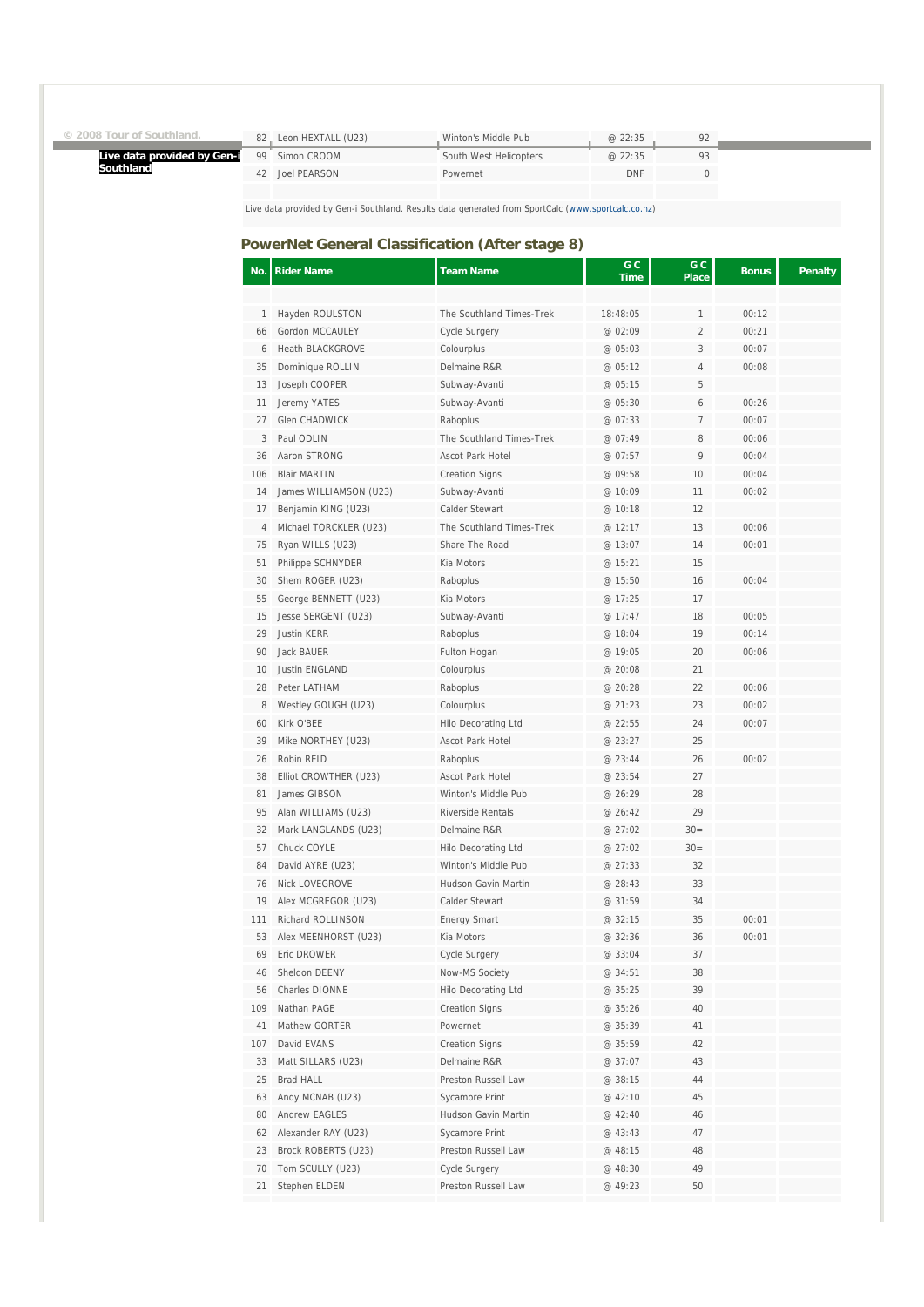| 93  | Jonathon ATKINSON      | Riverside Rentals            | @ 49:34   | 51 |       |       |
|-----|------------------------|------------------------------|-----------|----|-------|-------|
| 44  | Michael STALLARD       | Powernet                     | @ 49:52   | 52 | 00:05 |       |
| 108 | Alex MALONE            | <b>Creation Signs</b>        | @ 51:46   | 53 |       |       |
| 64  | Bradley ALDRICH (U23)  | Sycamore Print               | @ 53:21   | 54 |       |       |
| 105 | <b>Tim PEARCE</b>      | Southern Inst. Of Technology | @55:05    | 55 |       |       |
| 20  | James MCCOY (U23)      | <b>Calder Stewart</b>        | @ 55:46   | 56 |       |       |
| 78  | Jamie WHYTE            | <b>Hudson Gavin Martin</b>   | @ 56:29   | 57 |       |       |
| 83  | <b>Brett DAWBER</b>    | Winton's Middle Pub          | @ 58:00   | 58 |       | 00:20 |
| 22  | <b>Brett TIVERS</b>    | <b>Preston Russell Law</b>   | @ 58:41   | 59 |       |       |
| 113 | <b>Andrew PHILLIPS</b> | <b>Energy Smart</b>          | @ 1:01:37 | 60 |       |       |
| 18  | Brad CARTER (U23)      | Calder Stewart               | @ 1:02:41 | 61 |       |       |
| 110 | <b>Andrew CRAWLEY</b>  | <b>Creation Signs</b>        | @ 1:03:14 | 62 |       |       |
| 71  | <b>Matthew GILBERT</b> | Share The Road               | @ 1:04:47 | 63 |       |       |
| 114 | Nicholas ATKINSON      | <b>Energy Smart</b>          | @ 1:07:09 | 64 |       |       |
| 87  | Alasdair DEMPSEY       | Fulton Hogan                 | @ 1:08:51 | 65 |       |       |
| 97  | <b>Travis KANE</b>     | South West Helicopters       | @ 1:11:41 | 66 |       |       |
| 34  | Sam KING-TURNER        | Delmaine R&R                 | @ 1:11:51 | 67 |       | 00:20 |
| 77  | Nico DE JONG           | Hudson Gavin Martin          | @ 1:13:38 | 68 |       |       |
| 2   | Sam BEWLEY (U23)       | The Southland Times-Trek     | @ 1:14:17 | 69 |       |       |
| 73  | Aaron LAWSON (U23)     | Share The Road               | @ 1:17:55 | 70 |       |       |
| 112 | Dennis FARRELL         | <b>Energy Smart</b>          | @ 1:18:05 | 71 |       |       |
| 47  | Peter RENNIE (U23)     | Now-MS Society               | @ 1:18:10 | 72 |       |       |
| 72  | Adam COKER (U23)       | Share The Road               | @1:18:16  | 73 |       |       |
| 86  | Josh BARLEY (U23)      | Fulton Hogan                 | @ 1:18:20 | 74 | 00:01 |       |
| 104 | Sheldon GORTER (U23)   | Southern Inst. Of Technology | @ 1:18:46 | 75 |       |       |
| 40  | Bevan MASON            | <b>Ascot Park Hotel</b>      | @ 1:20:12 | 76 |       |       |
| 92  | Colin CORNBERG (U23)   | <b>Riverside Rentals</b>     | @ 1:21:38 | 77 |       |       |
| 12  | Hayden GODFREY         | Subway-Avanti                | @ 1:26:19 | 78 |       |       |
| 68  | James FAIRWEATHER      | Cycle Surgery                | @ 1:31:14 | 79 |       |       |
| 101 | <b>Jonty TAYLOR</b>    | Southern Inst. Of Technology | @ 1:37:49 | 80 |       |       |
| 102 | Rodney WEIBERG         | Southern Inst. Of Technology | @ 1:39:20 | 81 |       |       |
| 5   | Shane MELROSE          | The Southland Times-Trek     | @ 1:41:57 | 82 |       | 00:20 |
| 103 | Matt DOUGLAS           | Southern Inst. Of Technology | @ 1:43:43 | 83 |       | 00:20 |
| 98  | <b>Mark MATTHEWS</b>   | South West Helicopters       | @ 1:57:41 | 84 |       |       |
| 82  | Leon HEXTALL (U23)     | Winton's Middle Pub          | @2:02:10  | 85 |       |       |
| 48  | Tyler LOCKE (U23)      | Now-MS Society               | @ 2:03:42 | 86 |       | 00:20 |
| 79  | Jeremy MEECH           | Hudson Gavin Martin          | @ 2:08:06 | 87 |       | 00:20 |
| 94  | <b>Brian BIGGS</b>     | Riverside Rentals            | @ 2:14:49 | 88 |       |       |
| 89  | Tim HARGRAVE           | Fulton Hogan                 | @ 2:22:47 | 89 |       | 00:20 |
| 91  | Winston BRIGGS         | Riverside Rentals            | @ 2:24:24 | 90 |       |       |
| 61  | Daniel SEAGAR (U23)    | Sycamore Print               | @ 2:48:54 | 91 |       |       |
| 49  | Cory GREENBERG (U23)   | Now-MS Society               | @ 3:04:21 | 92 |       | 00:20 |
| 99  | Simon CROOM            | South West Helicopters       | @ 3:14:42 | 93 |       |       |
| 42  | Joel PEARSON           | Powernet                     | DNF       |    | 00:02 |       |
|     |                        |                              |           |    |       |       |

Live data provided by Gen-i Southland. Results data generated from SportCalc (www.sportcalc.co.nz)

#### **Teams Classification (After stage 8)**

Home | Sponsors | Course Information | Commentary and Results | Tour Teams | Classification Info | Tour Riders | Tour Competitions | Tour Media | Schools | Race Manual and Booklet | Officials | Tour Gallery | Tour Links | Past Tours | History | Contacts | Sitemap

#### **Sponsored by WENSLEY'S AVANTI PRO, INVERCARGILL**

| <b>Team Name</b>         | <b>GC Time</b> |
|--------------------------|----------------|
|                          |                |
| Subway-Avanti            | 56:39:53       |
| The Southland Times-Trek | @ 04:52        |
| Raboplus                 | @ 24:33        |
| Colourplus               | @ 28:18        |
| Kia Motors               | @ 34:39        |
| <b>Ascot Park Hotel</b>  | @ 39:36        |
| <b>Creation Signs</b>    | @ 49:38        |
| Hilo Decorating Ltd      | @ 51:48        |
|                          |                |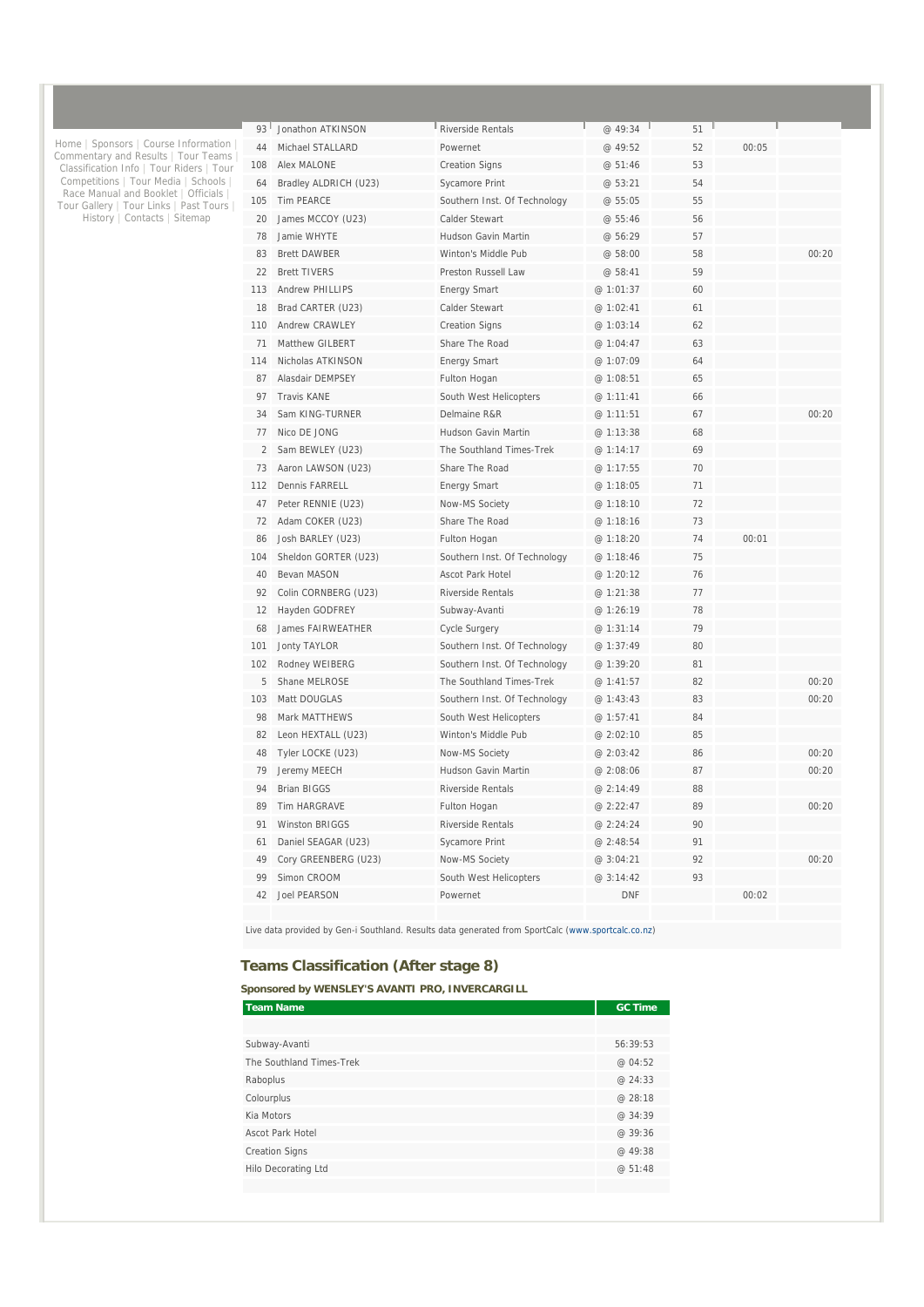| Delmaine R&R                 | @52:00    |
|------------------------------|-----------|
| <b>Cycle Surgery</b>         | @ 1:07:37 |
| Calder Stewart               | @ 1:15:17 |
| Winton's Middle Pub          | @ 1:34:50 |
| Share The Road               | @1:37:15  |
| Hudson Gavin Martin          | @1:48:00  |
| Preston Russell Law          | @1:50:52  |
| <b>Sycamore Print</b>        | @2:03:22  |
| Fulton Hogan                 | @ 2:16:34 |
| Riverside Rentals            | @ 2:17:19 |
| <b>Energy Smart</b>          | @ 2:24:33 |
| Southern Inst. Of Technology | @ 3:11:08 |
| Now-MS Society               | @ 3:34:32 |
| South West Helicopters       | @ 5:42:18 |
|                              |           |

Live data provided by Gen-i Southland. Results data generated from SportCalc (www.sportcalc.co.nz)

# **Sprint Ace Classification (after stage 8)**

#### **Sponsored by HARCOURTS SOUTHLAND**

|              | No.   Rider Name       | Team Name                  | Points                   |
|--------------|------------------------|----------------------------|--------------------------|
|              |                        |                            |                          |
| 35           | Dominique Rollin       | Delmaine R&R               | 53                       |
| 66           | Gordon McCauley        | <b>Cycle Surgery</b>       | 41                       |
|              | 42 Joel Pearson        | Powernet                   | 33                       |
|              | 27 Glen Chadwick       | Raboplus                   | 26                       |
| $\mathbf{1}$ | Hayden Roulston        | The Southland Times-Trek   | 25                       |
| 74           | Roman Van Uden         | Share The Road             | 24                       |
| 11           | Jeremy Yates           | Subway-Avanti              | 21                       |
| 90           | Jack Bauer             | Fulton Hogan               | 21                       |
| 44           | Michael Stallard       | Powernet                   | 18                       |
|              | 33 Matt Sillars        | Delmaine R&R               | 15                       |
| 26           | Robin Reid             | Raboplus                   | 15                       |
| 86           | Josh Barley            | Fulton Hogan               | 12                       |
| 75           | Ryan Wills             | Share The Road             | 12                       |
| 106          | <b>Blair Martin</b>    | <b>Creation Signs</b>      | 10                       |
|              | 93 Jonathon Atkinson   | <b>Riverside Rentals</b>   | 10                       |
|              | 37 Clinton Avery       | <b>Ascot Park Hotel</b>    | 8                        |
| 15           | Jesse Sergent          | Subway-Avanti              | 7                        |
|              | 39 Mike Northey        | Ascot Park Hotel           | 7                        |
|              | 3 Paul Odlin           | The Southland Times-Trek   | $\overline{7}$           |
| 13           | Joseph Cooper          | Subway-Avanti              | 6                        |
| 29           | Justin Kerr            | Raboplus                   | 6                        |
|              | 17 Benjamin King       | Calder Stewart             | 5                        |
| 38           | <b>Elliot Crowther</b> | <b>Ascot Park Hotel</b>    | 5                        |
|              | 28 Peter Latham        | Raboplus                   | 5                        |
|              | 84 David Ayre          | Winton's Middle Pub        | 5                        |
|              | 52 Will Dickeson       | Kia Motors                 | 5                        |
|              | 4 Michael Torckler     | The Southland Times-Trek   | 4                        |
|              | 36 Aaron Strong        | <b>Ascot Park Hotel</b>    | $\overline{4}$           |
| 8            | <b>Westley Gough</b>   | Colourplus                 | 3                        |
| 6            | Heath Blackgrove       | Colourplus                 | 3                        |
|              | 47 Peter Rennie        | Now-MS Society             | 3                        |
| 34           | Sam King-Turner        | Delmaine R&R               | 3                        |
| 32           | Mark Langlands         | Delmaine R&R               | $\overline{\mathcal{L}}$ |
|              | 60 Kirk O'Bee          | Hilo Decorating Ltd        | $\overline{2}$           |
| 46           | Sheldon Deeny          | Now-MS Society             | $\overline{2}$           |
| 59           | Michael Grabinger      | Hilo Decorating Ltd        | $\overline{2}$           |
|              | 22 Brett Tivers        | Preston Russell Law        | $\overline{2}$           |
| 14           | James Williamson       | Subway-Avanti              | $\overline{2}$           |
|              | 56 Charles Dionne      | <b>Hilo Decorating Ltd</b> | $\overline{2}$           |
|              | 111 Richard Rollinson  | <b>Energy Smart</b>        | 1                        |
|              | 30 Shem Roger          | Raboplus                   | 1                        |
|              | 62 Alexander Ray       | <b>Sycamore Print</b>      | $\overline{1}$           |
| 5            | Shane Melrose          | The Southland Times-Trek   | $\overline{1}$           |